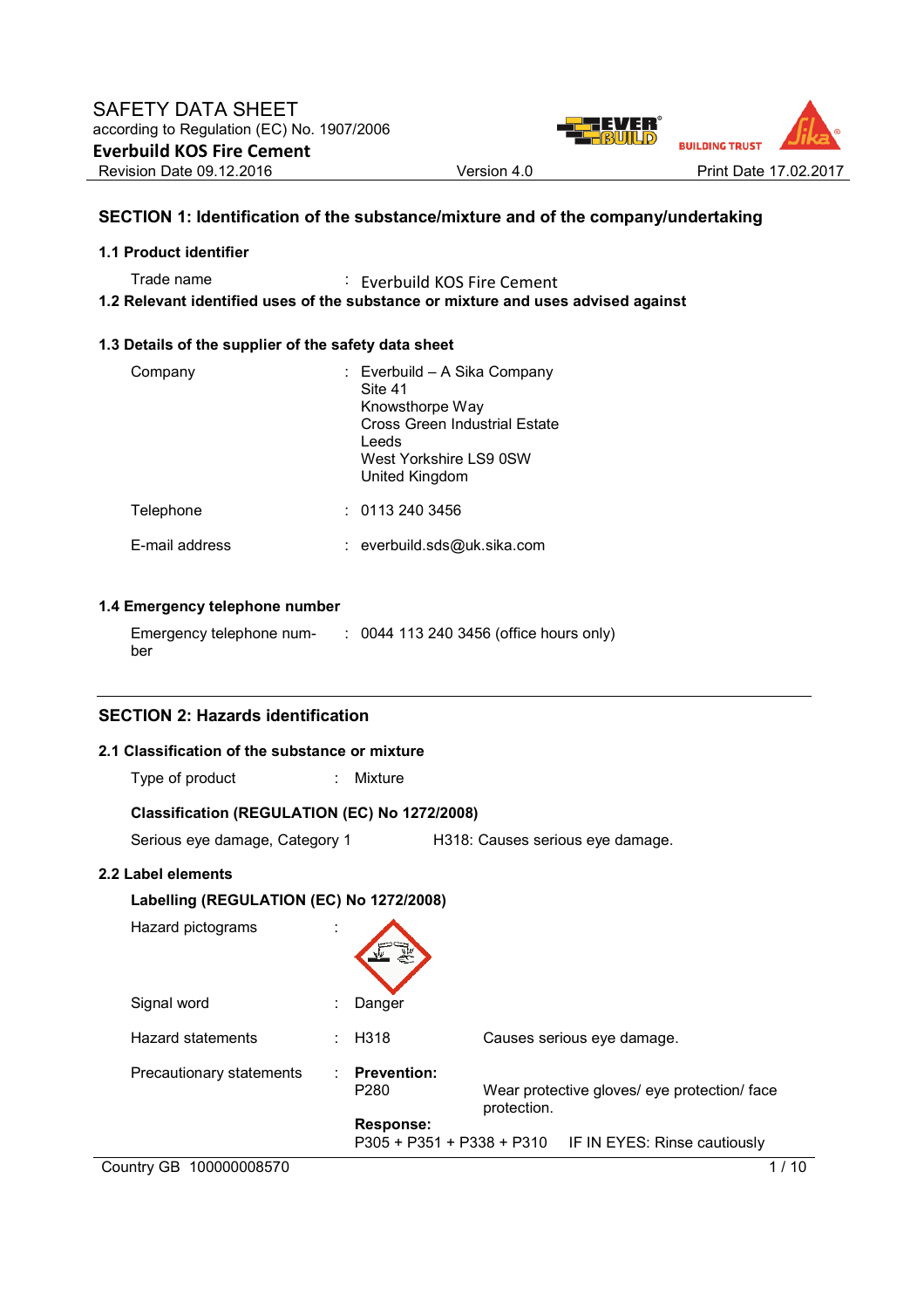

with water for several minutes. Remove contact lenses, if present and easy to do. Continue rinsing. Immediately call a POISON CENTER/doctor.

Hazardous components which must be listed on the label:<br>• 215-687-4 Silicic acid, sodium salt

Silicic acid, sodium salt

# **2.3 Other hazards**

This substance/mixture contains no components considered to be either persistent, bioaccumulative and toxic (PBT), or very persistent and very bioaccumulative (vPvB) at levels of 0.1% or higher.

# **SECTION 3: Composition/information on ingredients**

## **3.2 Mixtures**

### **Hazardous components**

| Chemical name<br>CAS-No.<br>EC-No.<br><b>Registration number</b>             | Classification<br>(REGULATION (EC)<br>No 1272/2008)   | Concentration<br>$\lceil \% \rceil$ |
|------------------------------------------------------------------------------|-------------------------------------------------------|-------------------------------------|
| Silicic acid, sodium salt<br>1344-09-8<br>215-687-4<br>01-2119448725-31-XXXX | Skin Irrit.2 H315<br>Eye Dam.1, H318<br>STOT SE3 H335 | $>= 5 - < 10$                       |

For the full text of the H-Statements mentioned in this Section, see Section 16.

## **SECTION 4: First aid measures**

## **4.1 Description of first aid measures**

| General advice          | : Move out of dangerous area.<br>Consult a physician.<br>Show this safety data sheet to the doctor in attendance.                                                                                                                                                                                                         |
|-------------------------|---------------------------------------------------------------------------------------------------------------------------------------------------------------------------------------------------------------------------------------------------------------------------------------------------------------------------|
| If inhaled              | $\therefore$ Move to fresh air.<br>Consult a physician after significant exposure.                                                                                                                                                                                                                                        |
| In case of skin contact | : Take off contaminated clothing and shoes immediately.<br>Wash off with soap and plenty of water.<br>If symptoms persist, call a physician.                                                                                                                                                                              |
| In case of eye contact  | : Small amounts splashed into eyes can cause irreversible tis-<br>sue damage and blindness.<br>In the case of contact with eyes, rinse immediately with plenty<br>of water and seek medical advice.<br>Continue rinsing eyes during transport to hospital.<br>Remove contact lenses.<br>Keep eye wide open while rinsing. |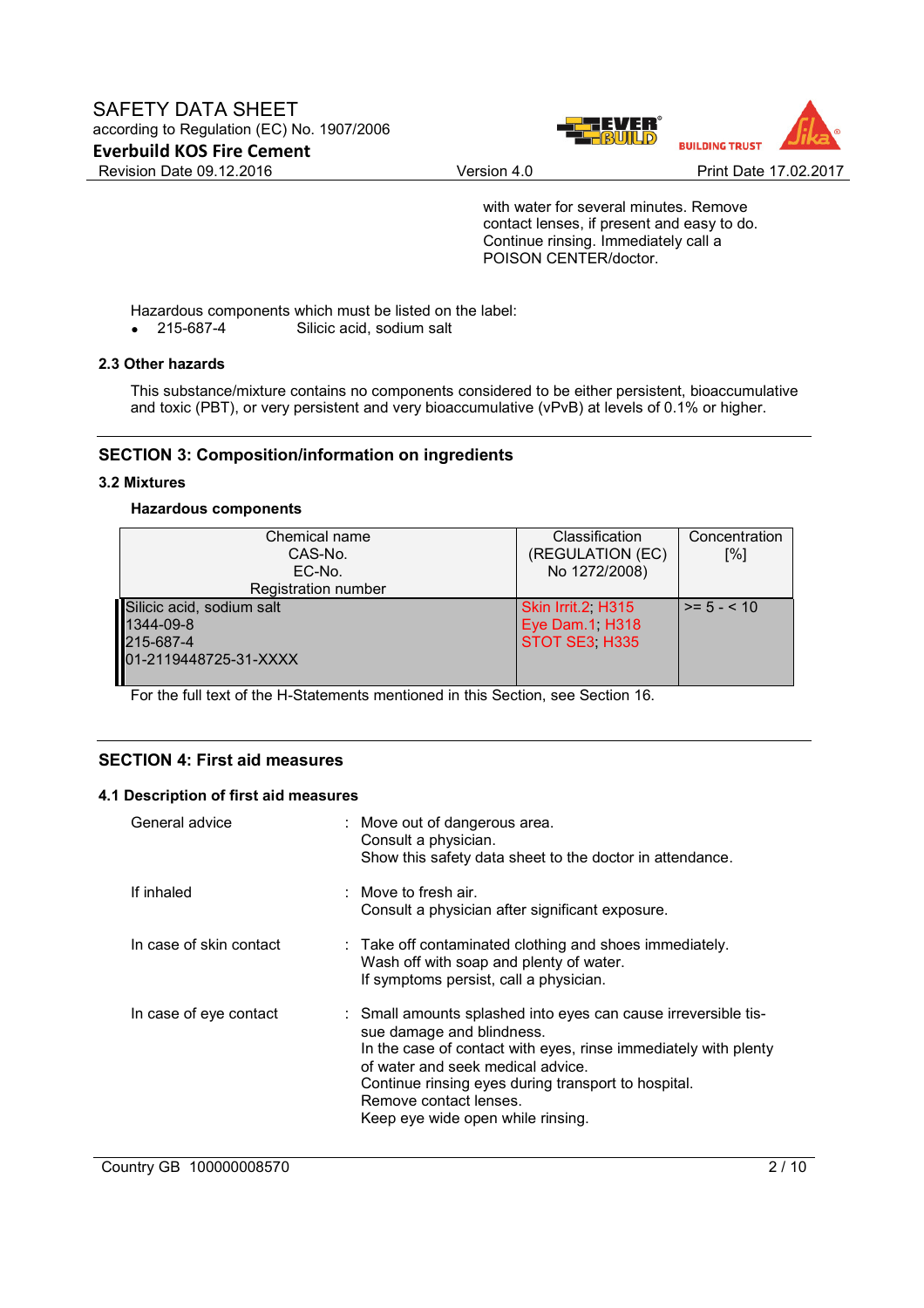

| If swallowed                                                                   | : Do not induce vomiting without medical advice.<br>Rinse mouth with water.<br>Do not give milk or alcoholic beverages.<br>Never give anything by mouth to an unconscious person. |  |
|--------------------------------------------------------------------------------|-----------------------------------------------------------------------------------------------------------------------------------------------------------------------------------|--|
|                                                                                | 4.2 Most important symptoms and effects, both acute and delayed                                                                                                                   |  |
| Symptoms                                                                       | : Excessive lachrymation<br>See Section 11 for more detailed information on health effects<br>and symptoms.                                                                       |  |
| <b>Risks</b>                                                                   | : No known significant effects or hazards.                                                                                                                                        |  |
|                                                                                | Causes serious eye damage.                                                                                                                                                        |  |
| 4.3 Indication of any immediate medical attention and special treatment needed |                                                                                                                                                                                   |  |

# **SECTION 5: Firefighting measures**

# **5.1 Extinguishing media**

| Suitable extinguishing media                              | : Use extinguishing measures that are appropriate to local cir-<br>cumstances and the surrounding environment. |
|-----------------------------------------------------------|----------------------------------------------------------------------------------------------------------------|
| 5.2 Special hazards arising from the substance or mixture |                                                                                                                |
| ucts                                                      | Hazardous combustion prod- : No hazardous combustion products are known                                        |
| 5.3 Advice for firefighters                               |                                                                                                                |
| for firefighters                                          | Special protective equipment : In the event of fire, wear self-contained breathing apparatus.                  |
| Further information                                       | : Standard procedure for chemical fires.                                                                       |

## **SECTION 6: Accidental release measures**

## **6.1 Personal precautions, protective equipment and emergency procedures**

| Personal precautions | : Use personal protective equipment. |
|----------------------|--------------------------------------|
|                      | Deny access to unprotected persons.  |

## **6.2 Environmental precautions**

| Environmental precautions | : Try to prevent the material from entering drains or water |
|---------------------------|-------------------------------------------------------------|
|                           | courses.                                                    |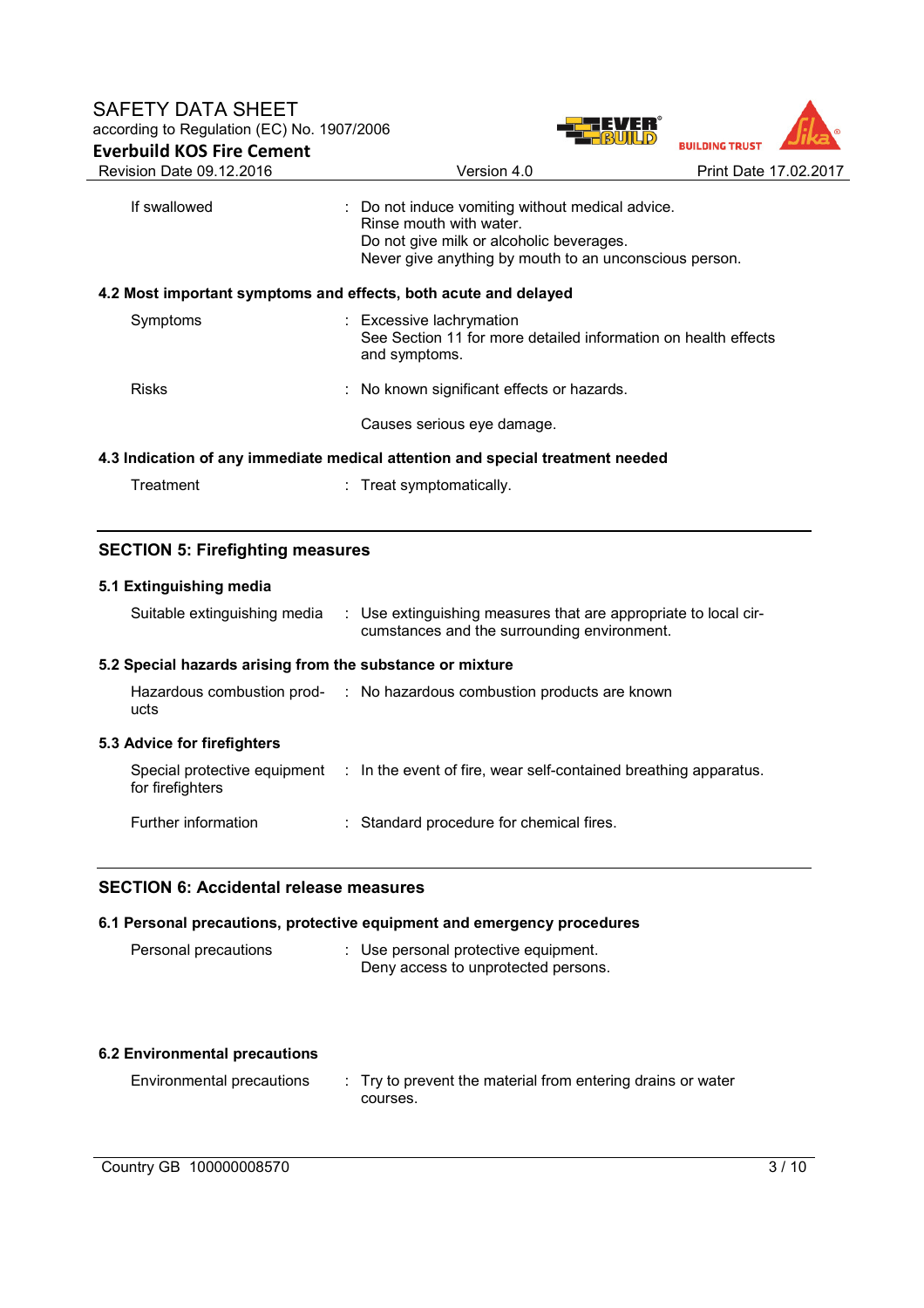

## **6.3 Methods and materials for containment and cleaning up**

Methods for cleaning up : Soak up with inert absorbent material (e.g. sand, silica gel, acid binder, universal binder, sawdust). Keep in suitable, closed containers for disposal.

# **6.4 Reference to other sections**

For personal protection see section 8.

# **SECTION 7: Handling and storage**

## **7.1 Precautions for safe handling**

|                                                                  | Advice on safe handling                            |  | : Avoid exceeding the given occupational exposure limits (see<br>section 8). Do not get in eyes, on skin, or on clothing. For<br>personal protection see section 8. Smoking, eating and drink-<br>ing should be prohibited in the application area. Follow stand-<br>ard hygiene measures when handling chemical products |
|------------------------------------------------------------------|----------------------------------------------------|--|---------------------------------------------------------------------------------------------------------------------------------------------------------------------------------------------------------------------------------------------------------------------------------------------------------------------------|
|                                                                  | Advice on protection against<br>fire and explosion |  | : Normal measures for preventive fire protection.                                                                                                                                                                                                                                                                         |
|                                                                  | Hygiene measures                                   |  | : Handle in accordance with good industrial hygiene and safety<br>practice. When using do not eat or drink. When using do not<br>smoke. Wash hands before breaks and at the end of workday.                                                                                                                               |
| 7.2 Conditions for safe storage, including any incompatibilities |                                                    |  |                                                                                                                                                                                                                                                                                                                           |

| Requirements for storage<br>areas and containers | : Keep container tightly closed in a dry and well-ventilated<br>place. Store in accordance with local regulations. |  |
|--------------------------------------------------|--------------------------------------------------------------------------------------------------------------------|--|
| Other data                                       | : No decomposition if stored and applied as directed.                                                              |  |
| 7.3 Specific end use(s)                          |                                                                                                                    |  |
| Specific use(s)                                  | : No data available                                                                                                |  |

# **SECTION 8: Exposure controls/personal protection**

#### **8.1 Control parameters**

Contains no substances with occupational exposure limit values.

## **8.2 Exposure controls**

| Personal protective equipment |                                                                       |        |
|-------------------------------|-----------------------------------------------------------------------|--------|
| Eye protection                | : Safety glasses with side-shields<br>Eye wash bottle with pure water |        |
| Hand protection               | : Chemical-resistant, impervious gloves complying with an ap-         |        |
| Country GB 100000008570       |                                                                       | 4 / 10 |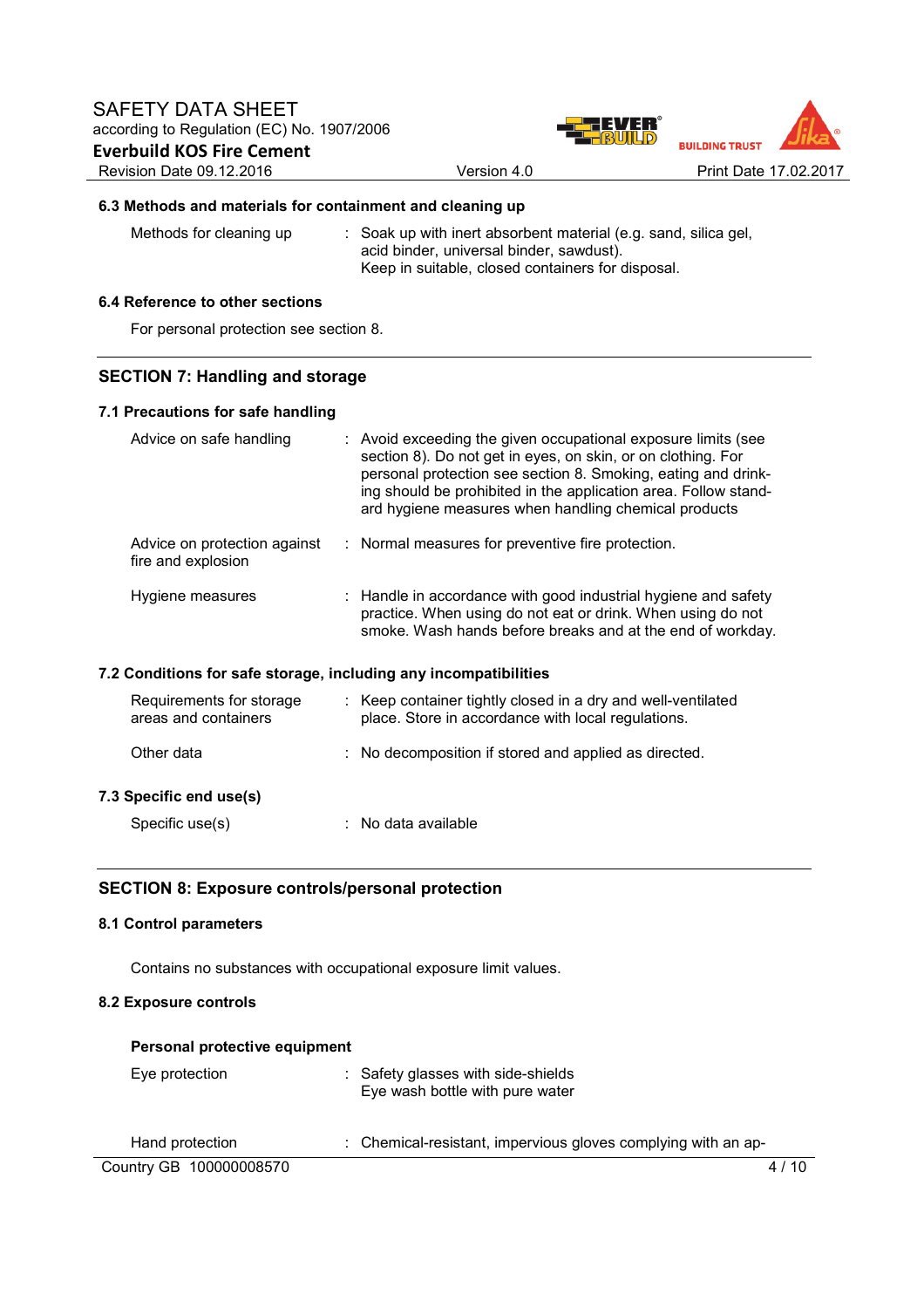# SAFETY DATA SHEET according to Regulation (EC) No. 1907/2006 **Everbuild KOS Fire Cement**



|                                        | proved standard must be worn at all times when handling<br>chemical products. Reference number EN 374. Follow manu-<br>facturer specifications.                                                                                                    |
|----------------------------------------|----------------------------------------------------------------------------------------------------------------------------------------------------------------------------------------------------------------------------------------------------|
|                                        | Suitable for short time use or protection against splashes:<br>Butyl rubber/nitrile rubber gloves (0,4 mm),<br>Contaminated gloves should be removed.<br>Suitable for permanent exposure:<br>Viton gloves (0.4 mm),<br>breakthrough time > 30 min. |
| Skin and body protection               | : Protective clothing (e.g. Safety shoes acc. to EN ISO 20345,<br>long-sleeved working clothing, long trousers). Rubber aprons<br>and protective boots are additionaly recommended for mixing<br>and stirring work.                                |
| Respiratory protection                 | : No special measures required.                                                                                                                                                                                                                    |
| <b>Environmental exposure controls</b> |                                                                                                                                                                                                                                                    |
| General advice                         | $\therefore$ Try to prevent the material from entering drains or water<br>courses.                                                                                                                                                                 |

# **SECTION 9: Physical and chemical properties**

## **9.1 Information on basic physical and chemical properties**

| Country GB 100000008570                           |   |                   | 5/10 |
|---------------------------------------------------|---|-------------------|------|
| pH                                                |   | No data available |      |
| Oxidizing properties                              |   | No data available |      |
| Explosive properties                              | ÷ | No data available |      |
| Flammability                                      |   | No data available |      |
| Upper explosion limit (Vol-%) : No data available |   |                   |      |
| Lower explosion limit (Vol-%) : No data available |   |                   |      |
| Decomposition temperature : No data available     |   |                   |      |
| Autoignition temperature                          |   | Not applicable    |      |
| Flash point                                       | ÷ | $>93$ °C          |      |
| Odour Threshold                                   |   | No data available |      |
| Odour                                             |   | No data available |      |
| Colour                                            |   | various           |      |
| Appearance                                        |   | paste             |      |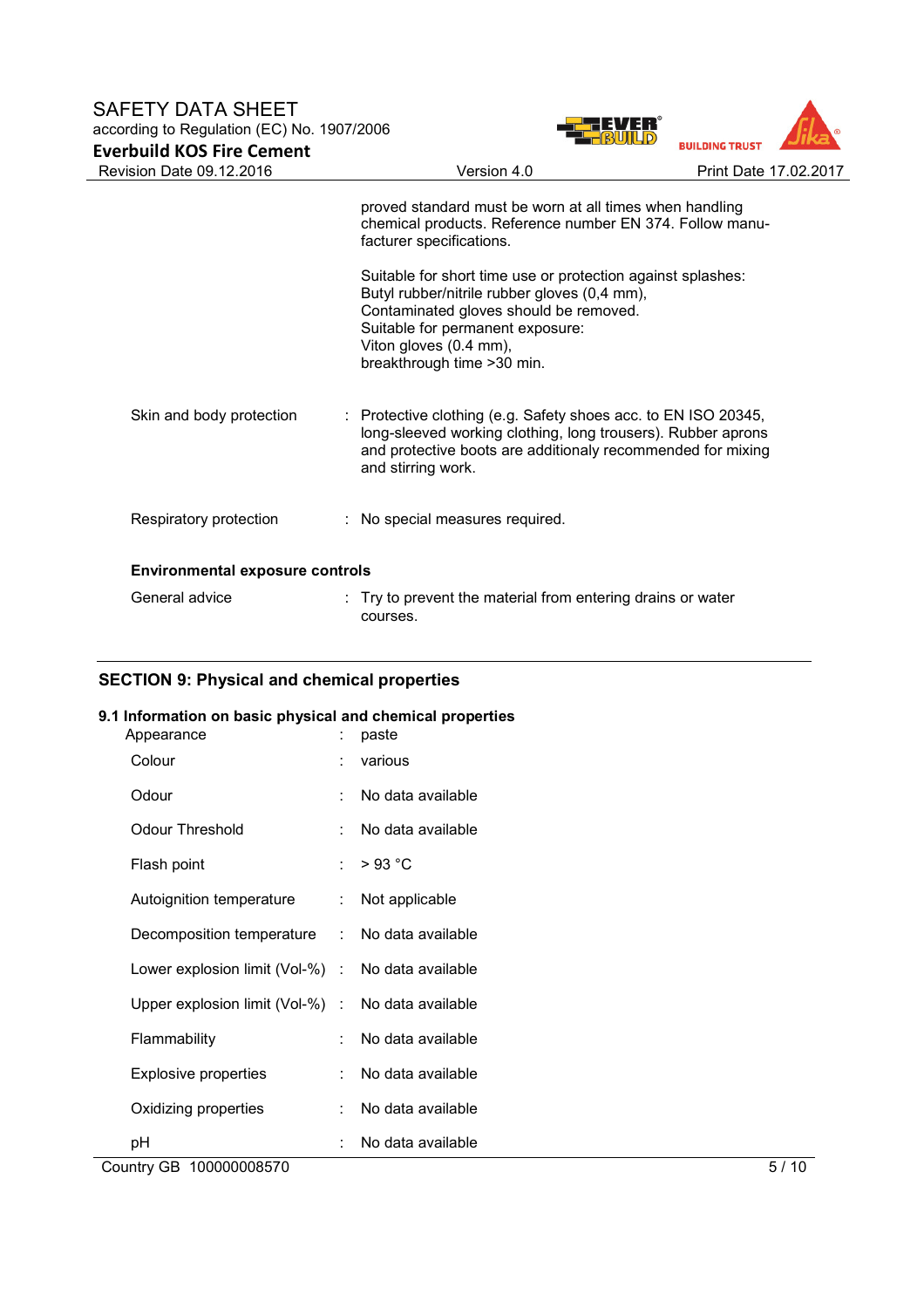# SAFETY DATA SHEET according to Regulation (EC) No. 1907/2006 **Everbuild KOS Fire Cement**





| Melting point/range / Freez-<br>ing point  |    | : No data available                   |
|--------------------------------------------|----|---------------------------------------|
| Boiling point/boiling range                | t. | No data available                     |
| Vapour pressure                            |    | No data available                     |
| Density                                    |    | ∶ ca.2 g/cm3<br>at 20 $°C$            |
| Water solubility                           |    | No data available                     |
| Partition coefficient: n-<br>octanol/water | t. | No data available                     |
| Viscosity, dynamic                         |    | No data available                     |
| Viscosity, kinematic                       |    | : $>$ 20.5 mm2/s<br>at $40^{\circ}$ C |
| Relative vapour density                    | t. | No data available                     |
| Evaporation rate                           |    | No data available                     |

## **9.2 Other information**

No data available

# **SECTION 10: Stability and reactivity**

### **10.1 Reactivity**

No dangerous reaction known under conditions of normal use.

#### **10.2 Chemical stability**

The product is chemically stable.

## **10.3 Possibility of hazardous reactions**

Hazardous reactions : Stable under recommended storage conditions.

## **10.4 Conditions to avoid**

Conditions to avoid : No data available

## **10.5 Incompatible materials**

Materials to avoid : No data available

### **10.6 Hazardous decomposition products**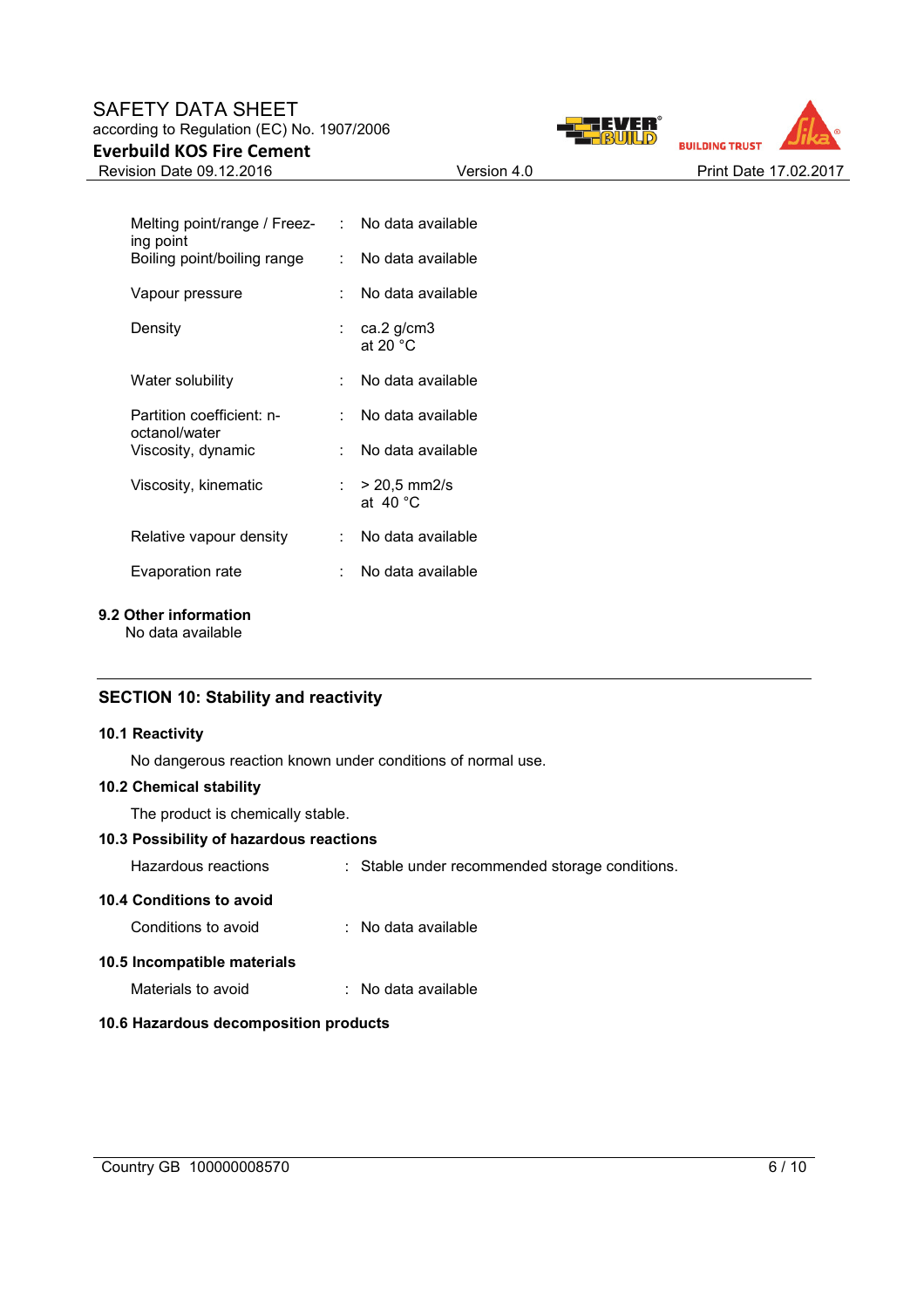



# **SECTION 11: Toxicological information**

### **11.1 Information on toxicological effects**

#### **Acute toxicity**

Not classified based on available information.

# **Skin corrosion/irritation** Not classified based on available information.

**Serious eye damage/eye irritation**

Causes serious eye damage.

## **Respiratory or skin sensitisation**

Skin sensitisation: Not classified based on available information. Respiratory sensitisation: Not classified based on available information.

#### **Germ cell mutagenicity**

Not classified based on available information.

# **Carcinogenicity**

Not classified based on available information.

## **Reproductive toxicity**

Not classified based on available information.

# **STOT - single exposure**

Not classified based on available information.

# **STOT - repeated exposure**

Not classified based on available information.

# **Aspiration toxicity**

Not classified based on available information.

## **SECTION 12: Ecological information**

#### **12.1 Toxicity**

No data available

#### **12.2 Persistence and degradability**

No data available

#### **12.3 Bioaccumulative potential**

No data available

#### **12.4 Mobility in soil**

No data available

#### **12.5 Results of PBT and vPvB assessment**

## **Product:**

Assessment : This substance/mixture contains no components considered to be either persistent, bioaccumulative and toxic (PBT), or

Country GB 100000008570 7/10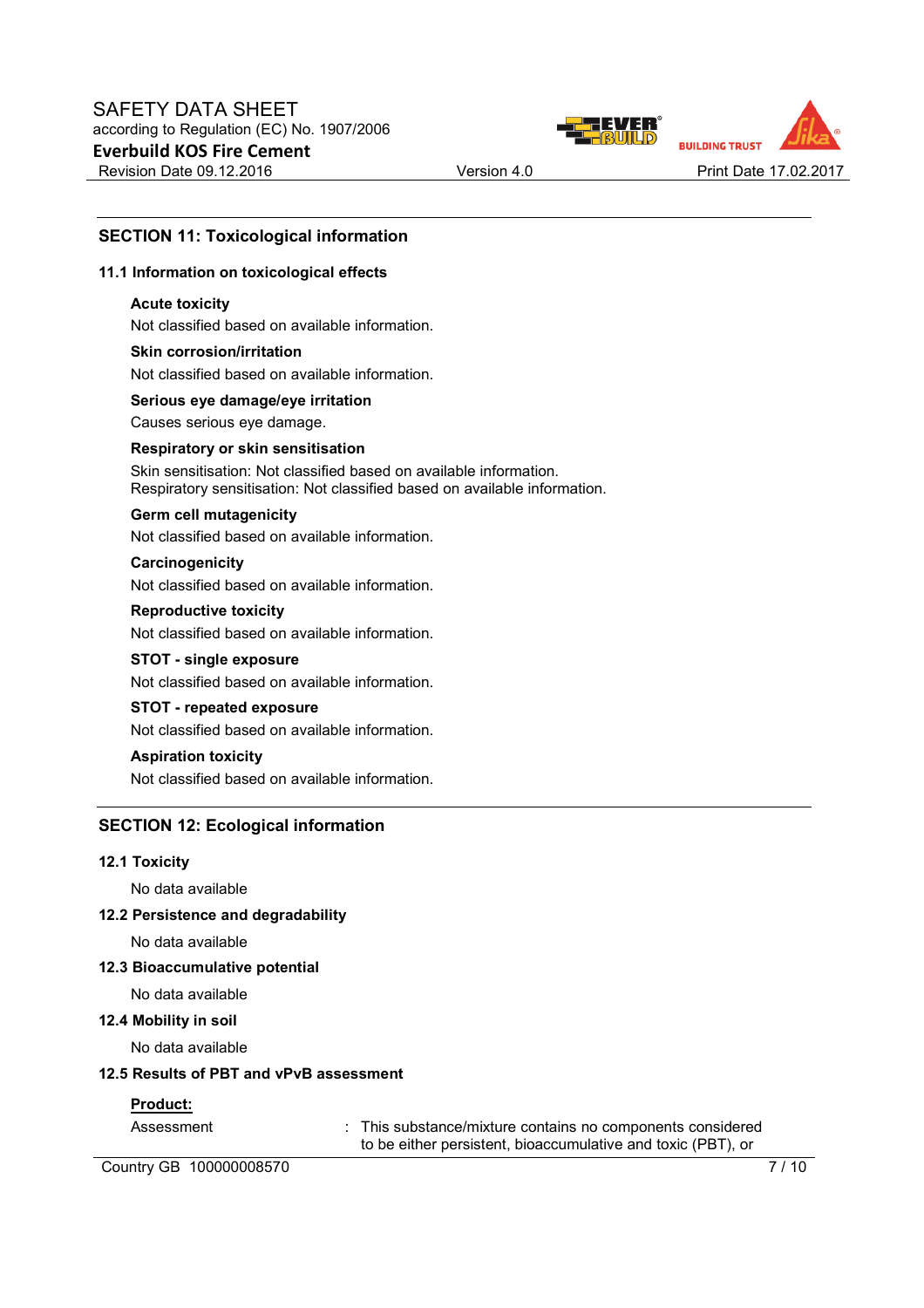

very persistent and very bioaccumulative (vPvB) at levels of 0.1% or higher..

# **12.6 Other adverse effects**

# **Product:**

Additional ecological information : There is no data available for this product.

# **SECTION 13: Disposal considerations**

### **13.1 Waste treatment methods**

| Product                | : The generation of waste should be avoided or minimized<br>wherever possible.                                                                                                                                                                                                                 |
|------------------------|------------------------------------------------------------------------------------------------------------------------------------------------------------------------------------------------------------------------------------------------------------------------------------------------|
|                        | Empty containers or liners may retain some product residues.<br>This material and its container must be disposed of in a safe<br>way.                                                                                                                                                          |
|                        | Dispose of surplus and non-recyclable products via a licensed<br>waste disposal contractor.                                                                                                                                                                                                    |
|                        | Disposal of this product, solutions and any by-products should<br>at all times comply with the requirements of environmental<br>protection and waste disposal legislation and any regional<br>local authority requirements.<br>Avoid dispersal of spilled material and runoff and contact with |
|                        | soil, waterways, drains and sewers.                                                                                                                                                                                                                                                            |
| Contaminated packaging | $: 150110*$ packaging containing residues of or contaminated<br>by dangerous substances                                                                                                                                                                                                        |

# **SECTION 14: Transport information**

**ADR** Not dangerous goods **IATA** Not dangerous goods **IMDG** Not dangerous goods

**14.6 Special precautions for user** No data available

**14.7 Transport in bulk according to Annex II of MARPOL 73/78 and the IBC Code** Not applicable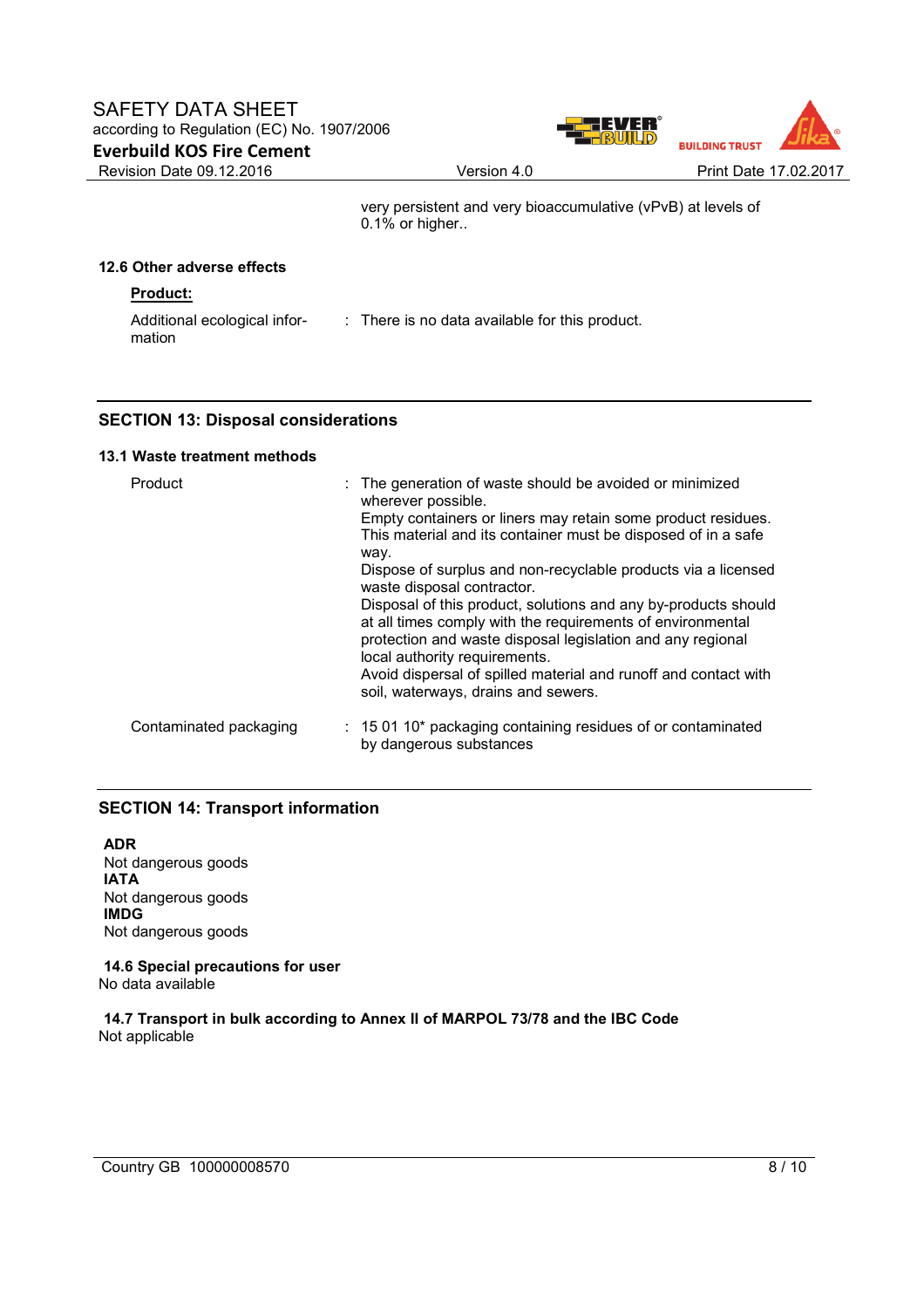

# **SECTION 15: Regulatory information**

|                                                                                                                                                                                        |                                                                                                                                                                            | 15.1 Safety, health and environmental regulations/legislation specific for the substance or mixture  |
|----------------------------------------------------------------------------------------------------------------------------------------------------------------------------------------|----------------------------------------------------------------------------------------------------------------------------------------------------------------------------|------------------------------------------------------------------------------------------------------|
| <b>Prohibition/Restriction</b><br>REACH - Restrictions on the manufacture, placing on<br>the market and use of certain dangerous substances,<br>preparations and articles (Annex XVII) |                                                                                                                                                                            | $:$ Not applicable                                                                                   |
| REACH - Candidate List of Substances of Very High<br>Concern for Authorisation (Article 59).                                                                                           |                                                                                                                                                                            | : None of the components are listed<br>$(=>0.1\%).$                                                  |
| REACH - List of substances subject to authorisation<br>(Annex XIV)                                                                                                                     |                                                                                                                                                                            | $:$ Not applicable                                                                                   |
| <b>REACH Information:</b>                                                                                                                                                              | All substances contained in our Products are<br>- preregistered or registered by us, and/or<br>- excluded from the regulation, and/or<br>- exempted from the registration. | - preregistered or registered by our upstream suppliers, and/or                                      |
| jor-accident hazards involving dangerous substances.                                                                                                                                   | Not applicable                                                                                                                                                             | Seveso III: Directive 2012/18/EU of the European Parliament and of the Council on the control of ma- |
| VOC-CH (VOCV)                                                                                                                                                                          | $: no VOC$ duties                                                                                                                                                          |                                                                                                      |
| VOC-EU (solvent)                                                                                                                                                                       | : Not applicable                                                                                                                                                           |                                                                                                      |

If other regulatory information applies that is not already provided elsewhere in the Safety Data Sheet, then it is described in this subsection.

| Health, safety and environ-   | : The Chemicals (Hazard Information and Packaging for Sup- |
|-------------------------------|------------------------------------------------------------|
| mental regulation/legislation | ply) Regulations 2002                                      |
| specific for the substance or | Control of Substances Hazardous to Health Regulations 2002 |
| mixture:                      | The Management of Health and Safety at Work Regulations    |
|                               | 1999                                                       |
|                               | Health and Safety at Work Act 1974                         |
|                               | Environmental Protection Act 1990 & Subsidiary Regulations |

## **15.2 Chemical safety assessment**

This product contains substances for which Chemical Safety Assessments are still required.

#### **SECTION 16: Other information**

| <b>Full text of H-Statements</b> |                            |  |  |
|----------------------------------|----------------------------|--|--|
| H315                             | Causes skin irritation.    |  |  |
| H318                             | Causes serious eye damage. |  |  |

Country GB 100000008570 9/10